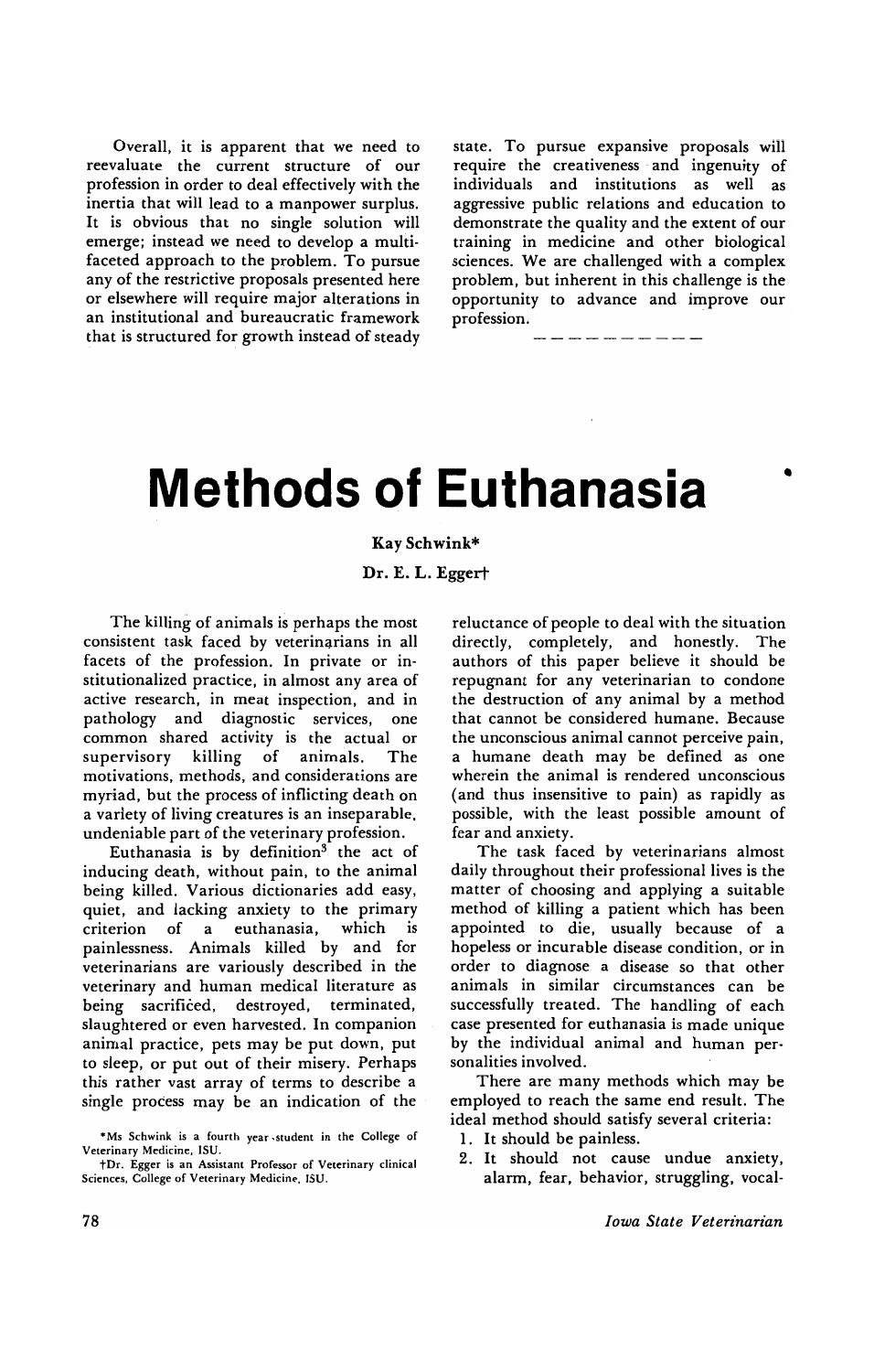ization, muscle spasms, or clinical signs of autonomic activation.

- 3. It should cause unconsciousness instantaneously and death within minutes.
- 4. It should always cause death when properly used.
- 5. It should be safe for the properly trained person to use.
- 6. It should be easy for the properly trained person to use.
- 7. It should not be a drug attractive for abuse in human beings.
- 8. It should be aesthetically unobjectionable. This criterion depends on who the observers are.
- 9. It should be practical to use for the particular type of animal to be killed.
- 10. It should be economical.
- 11. It should not create a problem of sanitation or environmental contamination.
- 12. It should not cause tissue changes which will alter postmortem examination or chemical tests.

It is very unlikely that any agent, either chemical or physical, will ever satisfy all of these criteria for any single euthanasia. The decision of which of the many available methods to employ must be based on as many of these ideals as possible, with the veterinarian as well informed as possible on the characteristics of the agents from which he selects.

The choice of agents is complicated by the fact that unconciousness and death do not coincide and that it may be difficult for an observer to know whether an animal is in distress, or is actually unconscious and is vocalizing or struggling involuntarily and without pain. Objective judgments along these lines can be made by studying the multitude of published research monitoring electroencephalograms, electrocardiograms, electromyograms, pulses, and respirations of animals dying by various means.

For the purposes of this paper, euthanatizing agents will be categorized in one of three groups: 1) inhalant, 2) parenteral, or 3) physical.

Inhalant agents which may be used to kill animals include the inhalant anesthetics (ether, chloroform, halothane, methoxyfluorane, enfluorane, cyclopropane, and nitrous oxide), as well as nitrogen gas, hydrogen cyanide, carbon dioxide, and carbon monoxide.

The anesthetic gases may be the agents of choice for euthanasia of birds, rodents, cats and small dogs. These agents cause rapid loss of consciousness and death by hypoxia. Chloroform, halothane, methoxyfluorane, enfluorane, and nitrous oxide are, under ordinary circumstances, nonflammable and nonexplosive; cyclopropane and ether are both explosive and flammable. Disadvantages of the inhalant anesthetics for euthanasia are: anxiety during induction evoked by irritating vapors and initial excitatory action on the central nervous system, hazard to the person administering the agent, and relatively high cost. Also, contact of the animal with the liquid before it volatilizes should be avoided to prevent undue animal discomfort.

Nitrogen gas may be used effectively for euthanasia of animals over 4 months of age, provided that equipment is properly constructed, maintained, and operated. Research on 360 animals by Fitch *et al2*  demonstrated that all subjects became unconscious within one minute with no signs of pain. Some hypoxia-related movement and vocalization occurs in the unconscious animal, which may be a disadvantage when an aesthetic death is important.

Hydrogen cyanide has been used for euthanasia and been found very rapid and reliable. Because it is extremely irritating to the respiratory mucosa, produces violent convulsions prior to death, and represents a considerable safety hazard to personnel, it is not generally recommended for routine euthanasia.<sup>2,10,13</sup>

Carbon dioxide is odorless, heavier than air, and has a rapid anesthetic effect in concentrations greater than 7.5%. Inhalation of 60%  $CO<sub>2</sub>$  will cause loss of consciousness within 45 seconds and stop respiration within 5 minutes. Research by Croft<sup>4</sup> indicates that animals do not detect the presence of high CO<sub>2</sub> concentrations before its depressant effect occurs. Carbon dioxide is inexpensive, nonexplosive, nonflammable, and minimally hazardous to personnel when properly maintained equipment is used. It does not accumulate in the tissues of food-producing animals or cause changes in cellular architecture. <sup>6</sup>

Carbon monoxide can also produce rapid painless death without alarm to the animal being killed. Because it is undetectable when properly used, people employing CO for

*Issue No.2, 1980*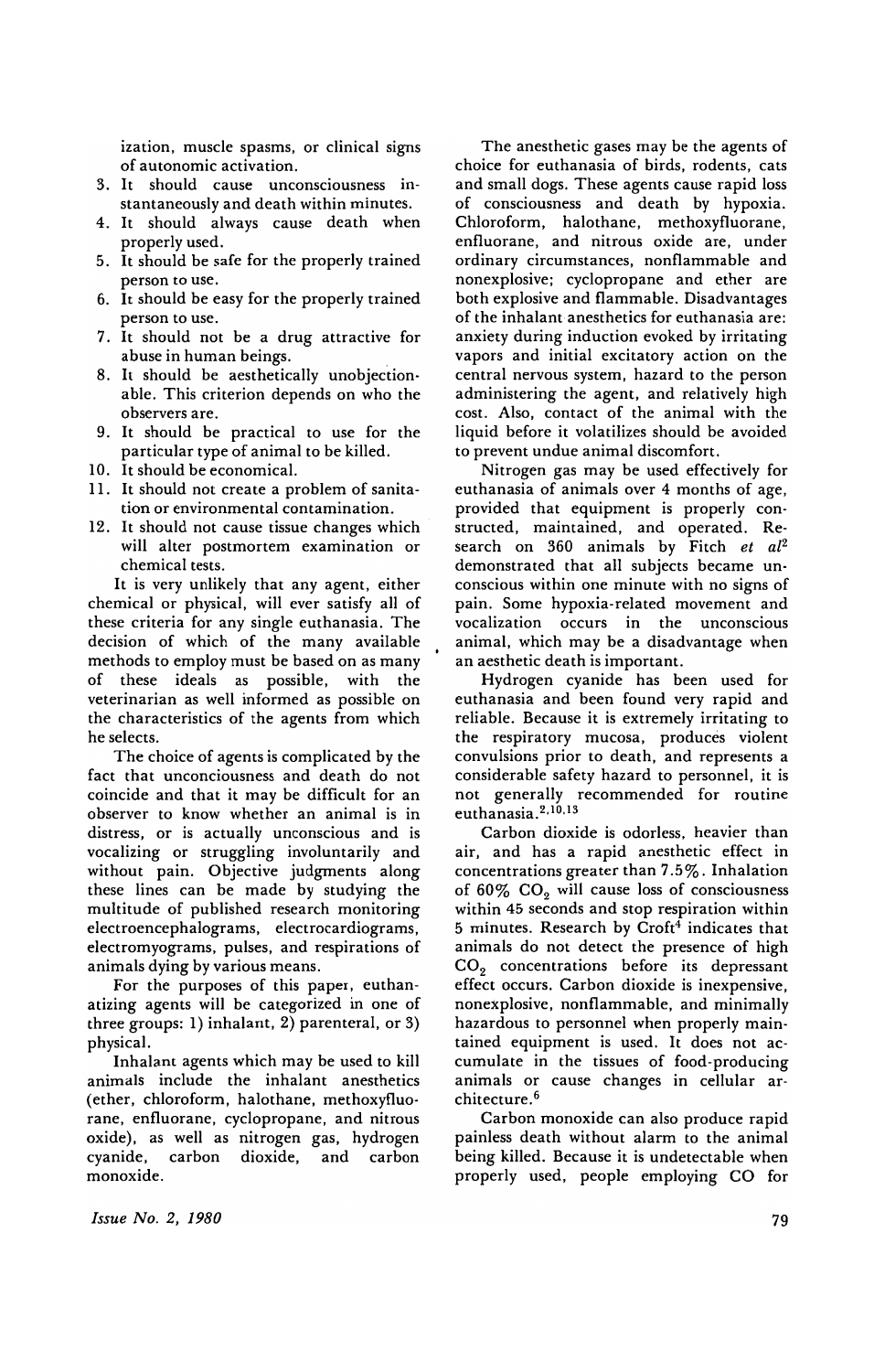euthanasia must be aware of potential hazards to themselves. Automobile exhaust as a source of carbon monoxide is acceptable only if the exhaust fumes are adequately cooled and filtered and the engine is operating efficiently with a rich fuel-air mixture.

Parenteral pharmacologic agents are the most commonly used euthanatizing methods employed in the Iowa State University teaching hospital and in student laboratory exercises. For tractable, nonvicious animals, these are the agents of choice because of their reliability and rapidity of action. The preferred route of administration is usually intravenous, although in some situations, intraperitoneal or intracardiac injections are more feasible.

Barbituric acid derivatives depress the central nervous system rapidly, producing unconsciousness within seconds, 8 followed by death due to depression of the respiratory center of the medulla. Advantages are rapidity of action, aesthetic induction when properly administered, and lack of disturbing unconscious behavior prior to death. Disadvantages include discomfort and disturbing induction when intravenous injection is not achieved, and the attractiveness of these agents for human abuse. It is the recommendation of the AVMA Panel on Euthanasia<sup>3</sup> that the advantages of the barbituric acid derivatives far outweigh the disadvantages. For nervous or intractable subjects, preinduction use of tranquilizers or sedatives may be considered.

In order to eliminate the disadvantage of using a controlled substance for euthanasia, commercial euthanatizing solutions are available. An example is  $T-61^a$ , which is attractive because it eliminates the necessity of locked cabinets and careful recordkeeping. Although research indicates that the animal's sensation during induction and death may be markedly similar to those using barbiturates, many observers have been disturbed by the frequency of unaesthetic reactions. If T-61 is injected too rapidly (except in the horse), animals may appear to experience distress and pain prior to unconsciousness.

While the use of the curariform drugs (curare, succinylcholine, pancuronium, glyceryl fenesin, and other neuromuscular blocking agents) appears to produce a very

nonviolent and outwardly aesthetic death, it should be remembered that death is due to paralysis of respiratory muscles followed by hypoxia and suffocation. There is no depressant action on the brain, and consciousness has been shown to remain for 2 to 3 minutes<sup>13</sup> following paralysis. The use of these drugs alone to kill animals is unacceptable, although in some instances they may be used to immobilize an animal prior to the administration of other agents when restraint itself is a dangerous, painful, or traumatic procedure.

Other parenteral agents include nicotine, magnesium sulfate, chloral hydrate, and the combination of choral hydrate, magnesium sulfate, and sodium pentobarbital. These will not be discussed here except to state that the latter combination is suggested as a suitable means of euthanatizing large animals. 12

The final category of euthanatizing methods is the physical agents, which include gunshot, captive bolt, electrocution, microwaves, and cranial disarticulation.

Gunshot and captive bolt are, when properly applied, rapid and effective, killing the animal by direct concussion of the brain. Gunshot is frequently used to kill large animals, especially by practitioners in the field. Tissue changes do not occur except for the obvious ones to the brain itself; this destruction of the brain frequently makes these methods impractical because postmortem examination of the brain may be desired. The use of microwaves to humanely kill small rodents has been reported<sup>14</sup> and appears promising, although not yet ready for general use.

Decapitation and cervical dislocation are often used to kill lab animals and birds. These methods are effective and acceptable provided that rapid deliberate application of the technique is accomplished to prevent undue animal discomfort. 5

Another physical means of rendering live animals dead is electrocution. Electricity can kill animals in two ways.15.17 A small electric current passing through the body paralyzes muscles of respiration and causes death from asphyxiation. A larger electric current passing through the body causes ventricular fibrillation. Research suggests that consciousness can remain for 12 to 20 seconds after the onset of extemely painful fibrillation.<sup>1</sup>